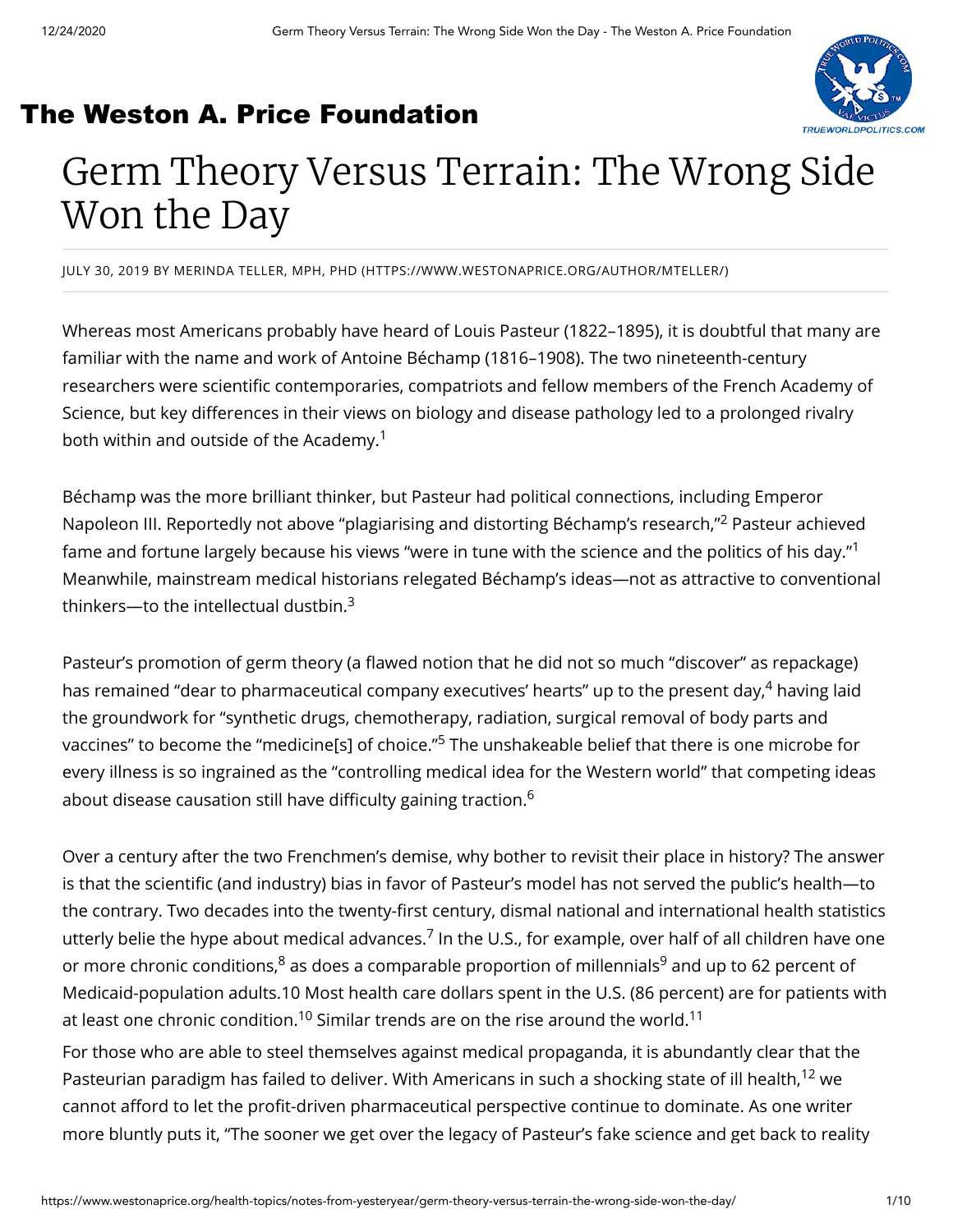y p g g y g y

the better."<sup>13</sup>

#### **CELEBRITY VS. HERETIC**

History awarded renown to the reductionist Pasteur for being the "father of immunology"<sup>14</sup> and popularizing the theory that disease involves "a simple interaction between specific microorganisms and a host."<sup>15</sup> In his singleminded focus on the germ side of the equation, Pasteur ignored the host and discounted the influence of environmental factors, thereby "conveniently dismissing social responsibility for disease." 15

Both at the time and thereafter, the public and most fellow scientists found germ theory easy to embrace, perceiving Pasteur's model of life and health to be not only "superficially plausible" but also "financially exploitable." $^3$  In fact, most of the big-name pharmaceutical companies that we know today got their start in Pasteur's era, often by merging with chemical firms, united in their goal of developing and selling synthetic products to "selectively kill or immobilize parasites, bacteria, and other invasive diseasecausing microbes."<sup>16</sup> Quoting comments by Ethel Douglas Hume in 1923,<sup>17</sup> one author has remarked that Pasteur's "greatest claim to fame ought to have been the inauguration of the 'calamitous prostitution of science and medicine to commercialism."<sup>3</sup>

Béchamp, according to his fans, held a rather "marvelous view of the life process"3 and espoused a more nuanced perspective on infectious and chronic illness—for which history branded him a heretic. Much of Béchamp's work centered on the biological role of fermentation.<sup>18</sup> He coined the term "microzymas" (from zyme, the ancient Greek word for a ferment) $^{19}$  to describe tiny particles that he viewed as the "primary anatomical elements of all living beings"—"the beginning and end of all organization." $^{\rm 20}$ Béchamp viewed these particles as living entities precisely because of their "power of movement and production of fermentation." $^{20}$  Subsequent generations of open-minded researchers agreed with Béchamp's pioneering observations about microparticles as the fundamental unit of biology, with the most recent research in this vein proposing a new genetic theory and a "universal life paradigm" involving spontaneous self-assembly of DNA.<sup>21</sup>

Béchamp's various discoveries led him to conclude that our bodies are, in effect, "miniecosystems." When an individual's internal ecosystem becomes weakened—whether due to poor nutrition, toxicity or other factors—it changes the function of the microbes that are naturally present in the body, producing disease.<sup>20</sup> In other words, microorganisms only become pathogenic after environmental factors cause the host's cellular "terrain" to deteriorate. 15

As one example of the powerful influence of weakening forces on the host's ecosystem, a mid-1980s study looked at French children who experienced complications of wild-type varicella (chickenpox).<sup>22</sup> (Note: France has never implemented varicella vaccination.) Although three deaths resulted from what is ordinarily an extremely benign childhood illness, all three fatalities took place within a subset of nine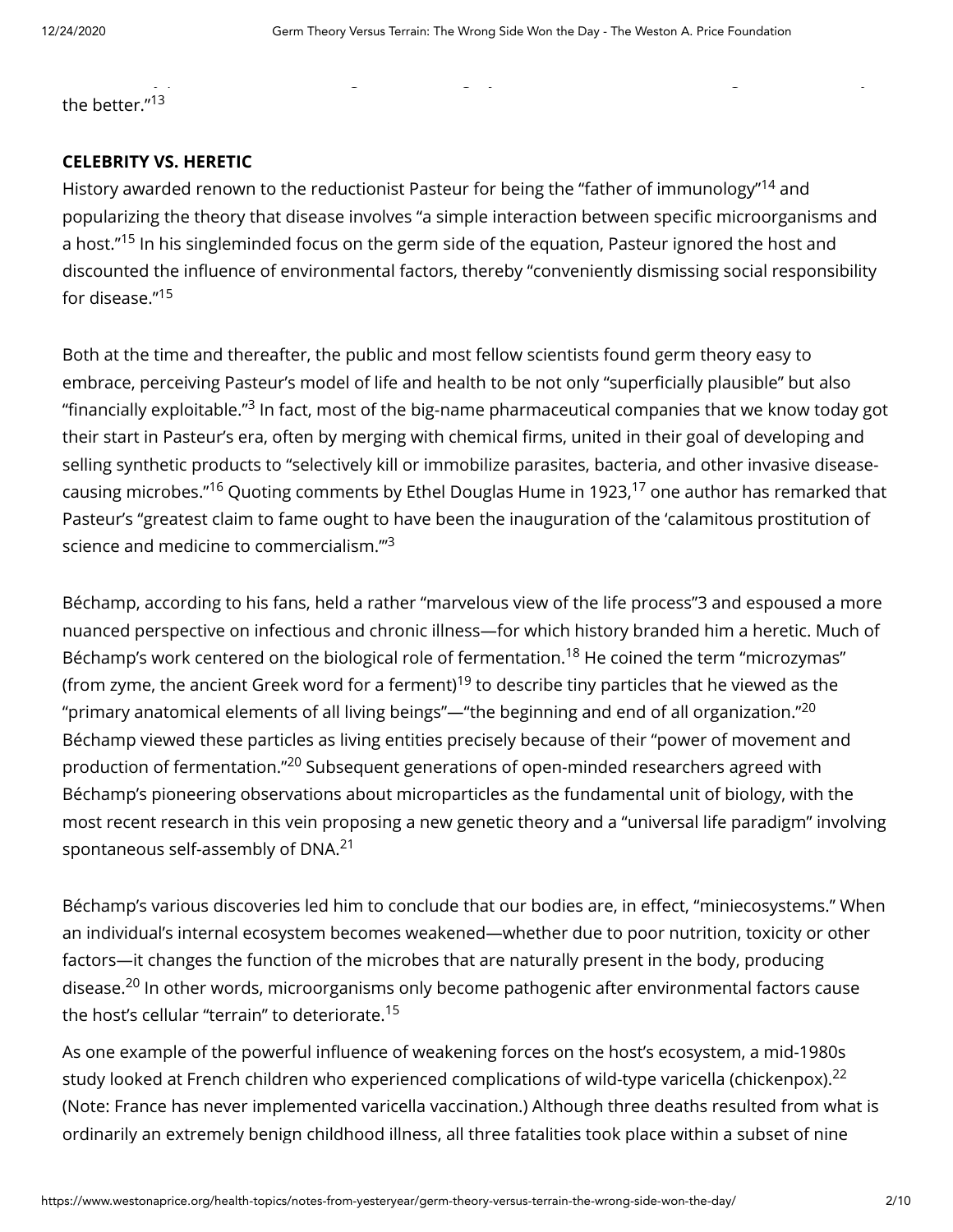children who had been taking steroid medications on a long-term basis. In comparison, ninety-four previously healthy children recovered from varicella without incident. The researchers concluded that the deaths occurred "as a function of the [weakened] terrain."

y y g programa de la programa de la programa de la programa de la programa de la programa de la programa de la<br>En 1990, en la programa de la programa de la programa de la programa de la programa de la programa de la progr

#### **PROBLEMS OF OUR OWN MAKING**

Many of the disease phenomena making news headlines these days underscore the deficiencies of the pharmaceutical model and reveal challenges that are the direct result of our take-no-prisoners assault on germs.

For example, dangerous superbugs<sup>23,24</sup> are emerging—largely due to overuse of "anti-everything" drugs such as antibiotics and antifungals—and are ushering in a potential return "to a world in which infectious diseases drastically shorten lives."<sup>25</sup> Some have estimated that drug-resistant pathogens will become a bigger killer than cancer by 2050.<sup>25</sup>

Although the conventional pharmacopeia that created the superbug problem has thus far been helpless to address it, experts are unwilling to step out of the lucrative Pasteurian mindset. Thus, leading researchers at Harvard, GlaxoSmithKline (GSK) and Cincinnati Children's Hospital suggest that the solution to superbugs is. . .more antibiotics, plus vaccines!25 In proposing vaccines as a response, the trio of establishment researchers makes the argument that vaccines are "evolution-proof" and do not generate resistance.<sup>25</sup> The GSK researcher also confidently asserts that vaccination is "the most effective medical intervention that has ever been introduced"—and gives Pasteur considerable credit.<sup>26</sup>

#### **INCONVENIENT FACTS**

The complacent attitude that vaccines are the answer for everything sidesteps many inconvenient facts documented by numerous studies-showing that vaccines are far from predictable or beneficial. In fact, in refutation of the static perspective promoted by Pasteur and evoked by the authors who want to use super-vaccines to solve superbug problems, vaccines not only increasingly fail to protect recipients against the microbes they target but are promoting increased susceptibility to vaccine strains as well as other strains and pathogens, while also augmenting disease severity.<sup>27</sup>

For example:

• Children who receive pertussis-containing vaccines are more susceptible to pertussis "throughout their lifetimes"; $^{28}$  five years after completing a pertussis vaccine series, a child will be up to fifteen times more likely to acquire pertussis than in the first year after receiving the vaccine series. $^{29}$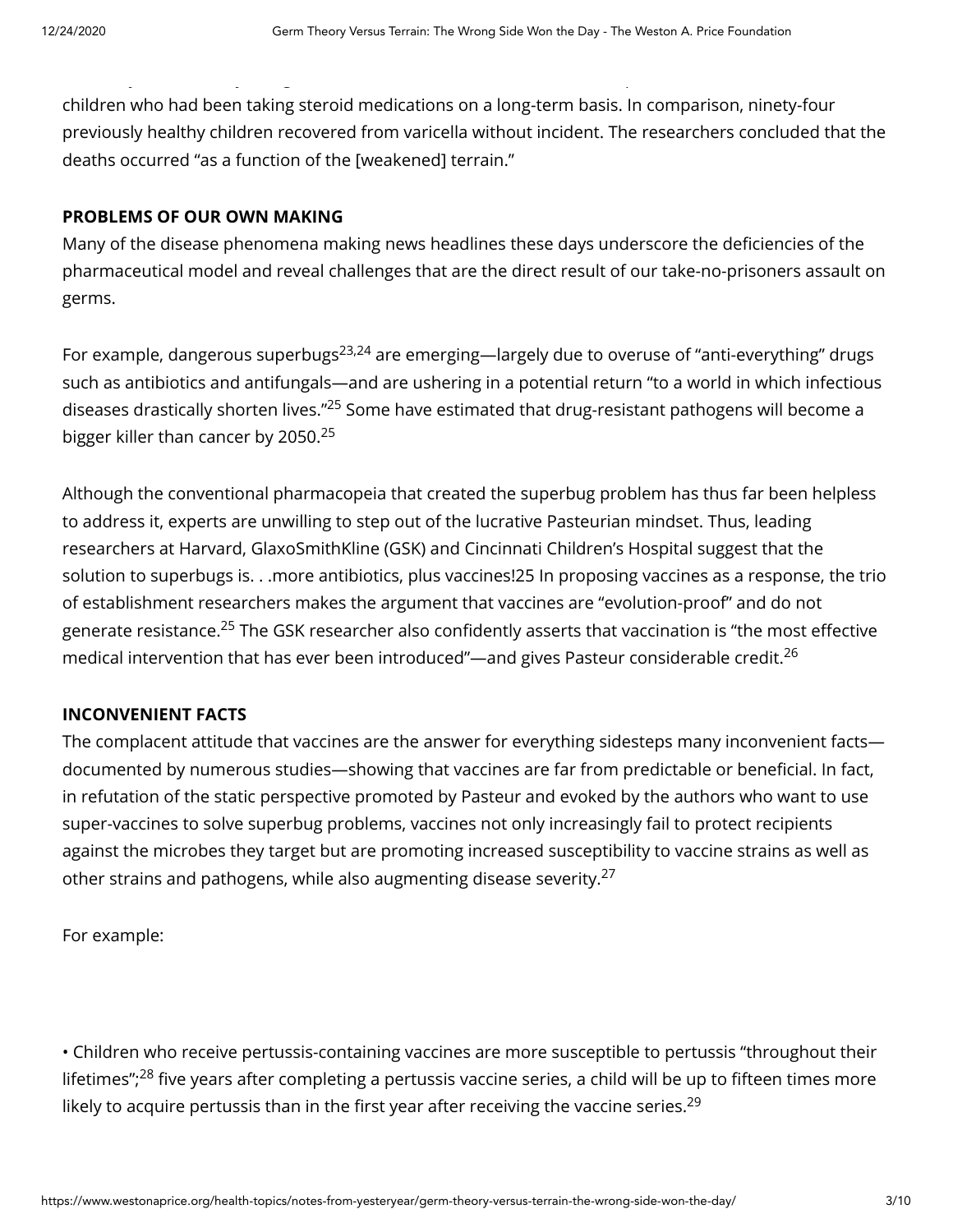• Flu shots make people more susceptible to other severe respiratory viruses, $^{30}$  and people who get flu shots annually are more susceptible to non-vaccine strains of influenza. $^{\rm 31}$ 

• In clinical trials of Merck's human papillomavirus (HPV) vaccine Gardasil, women with evidence of current or prior exposure to HPV had a 44 percent increased risk of developing cervical lesions or cancer after receiving the vaccine.<sup>32</sup>

• Waning vaccine-based immunity has increased measles<sup>33</sup> and mumps<sup>34</sup> severity in the most vulnerable age groups.

Béchamp surely would have had some comments about these significant breakdowns in vaccination's underlying assumptions. In addition, he likely would have been disturbed by the vaccine industry's littlediscussed reliance on DNA from species such as birds, dogs, monkeys, cows, pigs, mice and insects in vaccine manufacturing.<sup>35</sup> Noting Béchamp's belief that "an organism's microzymas are unique to it, and are not interchangeable with those of another," a modern author suggests that Béchamp would disapprove of introducing microzymas "proper to one species. . .into an animal of another species" which is exactly what vaccines do. $3$  This author continues:

How. . .foolhardy is it then, when vaccinal microzymas are not only from another species, but are already morbidly evolved and are accompanied by preservatives, formaldehyde, and other chemicals? There is no sanity whatever to this practice. The best that can be said about it is that it may prevent, against the odds, the appearance of varying sets of symptoms. But this is at the price of weakening the immune system, toxifying the body, and possibly setting the stage for degenerative symptoms later in life—all the while doing absolutely nothing for, except perhaps worsening, the underlying disease condition.

The picture of weakening and degeneration painted in the previous quote is in fact precisely what is now occurring on a massive scale. In his 2018 book Vaccines, Autoimmunity, and the Changing Nature of Childhood Illness, Dr. Thomas Cowan (founding Weston A. Price Foundation board member) describes how "immune system imbalance disorders" are debilitating both children and adults in record numbers "unheard of before the introduction of mass vaccination programs."<sup>36</sup> Explaining why the (Pasteurinfluenced) model of vaccine-induced immunity is so flawed, Cowan notes that vaccines deliberately favor and provoke one type of immune response (antibodies) but short-circuit the other crucial prong of our

immune system (cell-mediated activity). In short, vaccines generate a state of "excessive antibody production"—and "this excessive antibody production actually defines autoimmune disease" [emphasis in original].<sup>36</sup>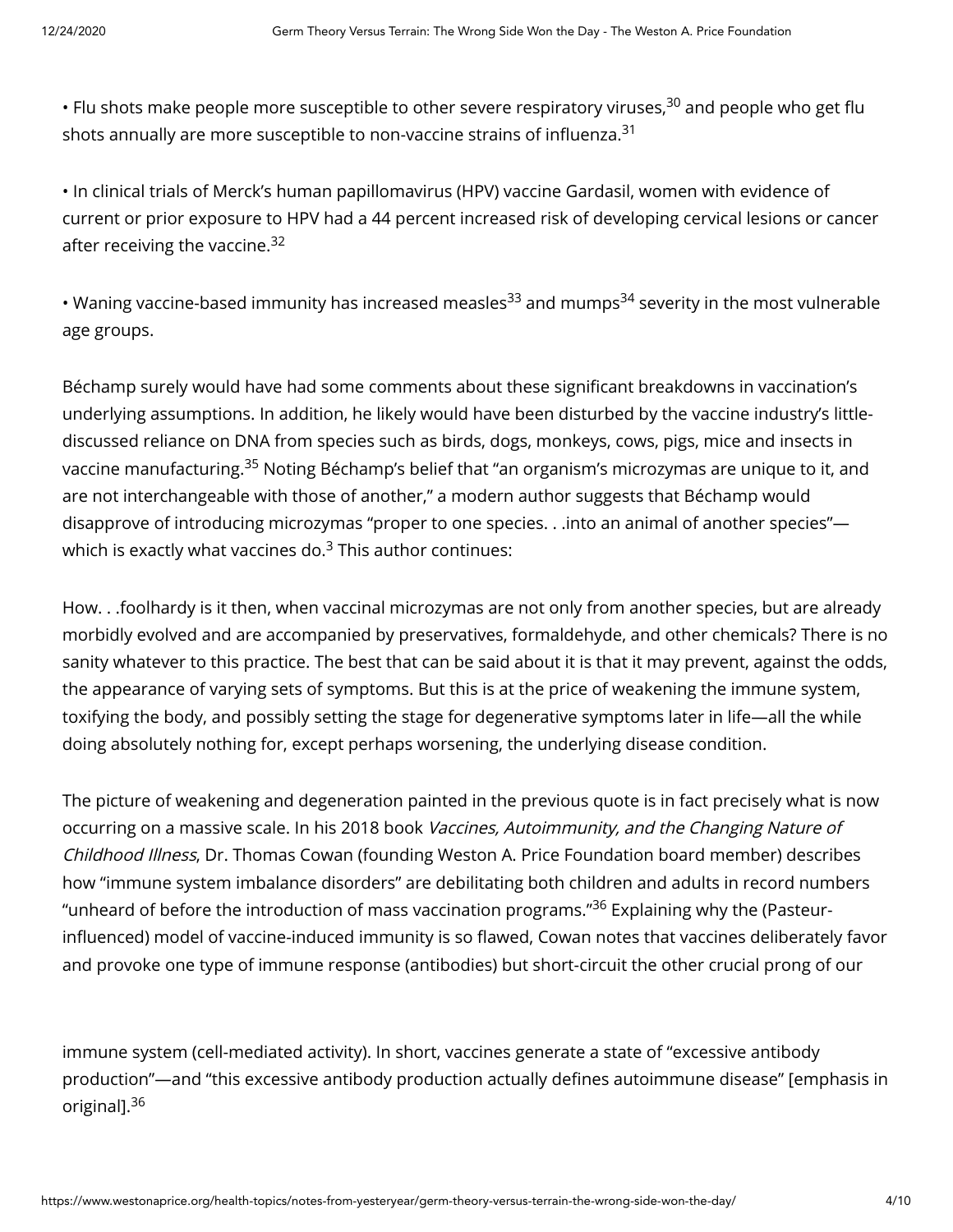#### **GUT HEALTH**

The worrisome iatrogenic challenges posed by superbugs and vaccine failure are bad enough. However, the Pasteur-influenced medical model also must accept a share of blame for the widespread disruption of the human microbiome that is such a standout feature of the modern ill-health picture. $^{37}$  Awareness of the intestinal microbiome's critical importance in providing "resilience against external perturbation" <sup>38</sup> has increased in recent years, in tandem with awareness of the factors exerting an adverse influence on gut health. The latter include antibiotics, of course, but also toxins such as glyphosate, which alters the gastrointestinal microbiome in favor of pathogenic microbes.<sup>39</sup> Diminished microorganism diversity in the gut has been associated with conditions as varied as "allergy, diabetes, obesity, arthritis, inflammatory bowel diseases and. . .neuropsychiatric disorders." $^{40}$ 

Researchers who study the microbiome point out that under optimal circumstances, exposure to microorganisms educates the immune system "from the moment we are born"—and that "correct microbial-based education of immune cells may be critical in preventing the development of autoimmune diseases and cancer."<sup>40</sup> Reflecting this knowledge, Cowan devotes an entire chapter in his autoimmunity book to gut ecology ("the preserver of our integrity") and to the ways in which this form of "early education" can go awry even from birth.<sup>36</sup>

Factors that compromise microbiome diversity, probably synergistically, include C-sections (which prevent babies from picking up healthy microbes in the birth canal); vaginal birth to mothers whose own internal ecology is skewed by prior antibiotic use or other factors; the standard American diet, full of genetically modified (GM) ingredients and antibiotics and lacking in live cultured and fermented foods; ubiquitous glyphosate; and, finally, vaccination. Regarding the latter, Cowan states:

[I]t has been shown that vaccination does have a direct effect on the microbiome and gut permeability even when given intramuscularly, not orally. The precise mechanism of how this happens is unknown, but I believe that anytime you affect the balance of immune response, you affect the largest and most important organ system of immune response that we have—the gut.

#### **PARADIGM LOST**

If the medical community were honest, it would be forced to admit that the model of disease that catapulted Pasteur to fame has played itself out and is pushing us to disability and death.

Here and there, scientists working within the mainstream framework recognize this. For example, researchers tackling the problem of multi-drug-resistant tuberculosis (TB) acknowledge that a wide variety of factors increases host susceptibility to TB and TB mortality, including "immune-dysregulation from any cause (including stress, poor living conditions, socioeconomic factors, micronutrient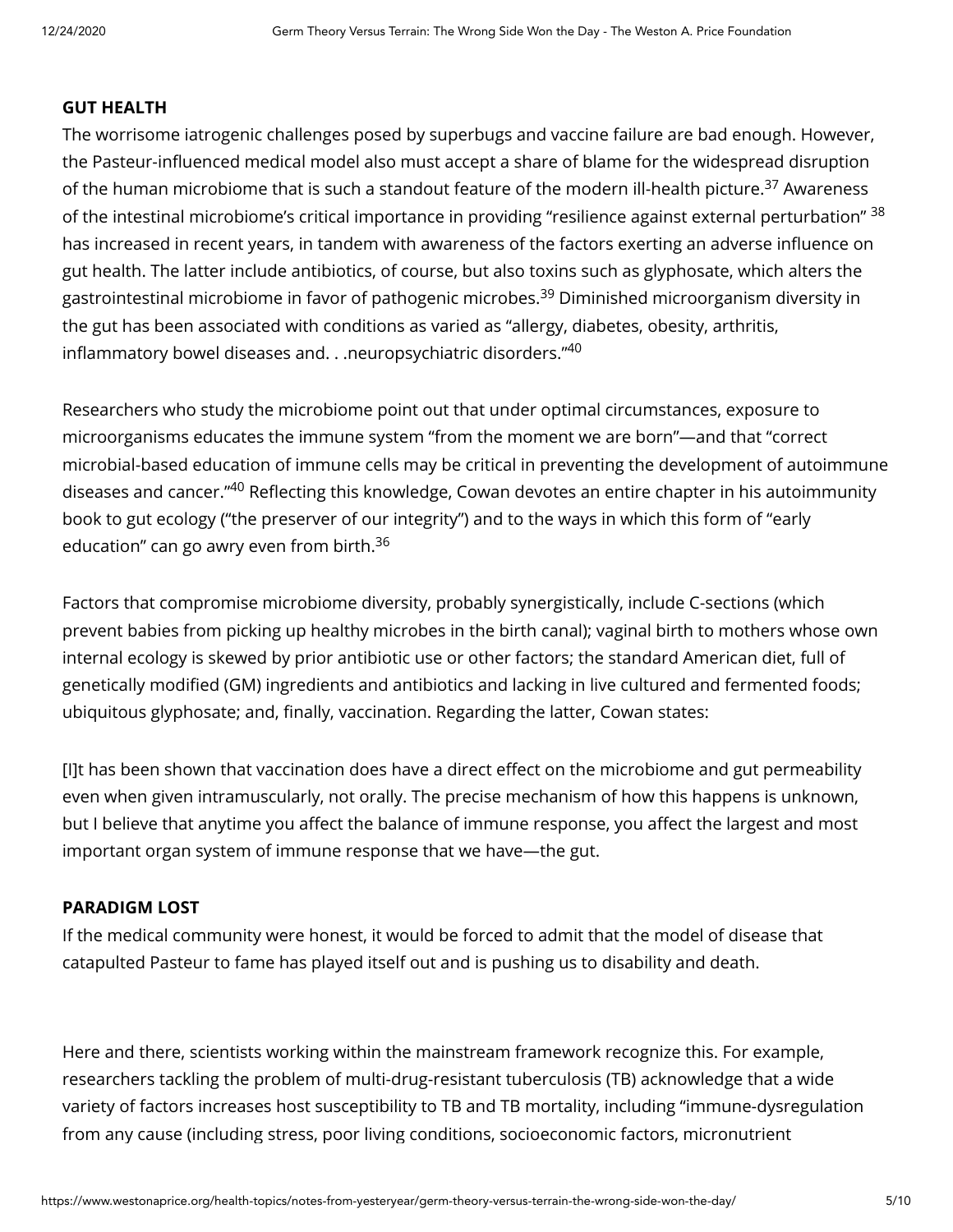deficiencies, HIV), malnutrition, aberrant or excess host inflammatory response to infection, alcohol and substance abuse, co-morbidities with noncommunicable diseases such as diabetes, smoking, and chronic obstructive airways disease, [and] pneumoconiosis."<sup>41</sup> They suggest, therefore, that it is time to build on "the historical Pasteur-Bechamp debates on the role of the 'microbe' vs the 'host internal milieu' in disease causation" and invest in "host-directed therapies" (HDTs) that "alter the 'host terrain' in favor of the host." Unfortunately, what HDTs mean to this group of researchers is. . .more pharmaceutical interventions. 41

Realistically, we cannot expect researchers who receive direct or indirect funding from the pharmaceutical industry to suggest commonsense steps for supporting or strengthening the immune system. If Béchamp were around today, chances are that his recommendations would be more sound, emphasizing basics such as high-quality nutrition and excellent sleep. At a deeper level, Cowan also reminds us that the quest for a life of "abundance, joy, and meaning" is equally important and sustaining to our health.

#### **SIDEBAR**

#### **GETTING OUT OF THE WAY**

y g p g

"Our job as parents, doctors, and caretakers for children is mostly to observe and, only when needed, help guide a process to its healthy conclusion. But mostly we don't. We intervene. We manage. We attempt to control. Doing something, anything, temporarily assuages our fears (and creates massive industries in the process).

The result, however, is. . .a medicalized society that must devote huge resources to dealing with sick people; as the amount of medicine in our world increases, so, too, does the amount of sickness. Beyond a certain basic level of care, use of more medicine not only undermines an individual's freedom and autonomy, but also degrades a society's health."

SOURCE: Thomas Cowan, Vaccines, Autoimmunity, and the Changing Nature of Childhood Illness. White River Junction, VT: Chelsea Green Publishing; 2018, p. 137.

#### **REFERENCES**

1. Cantwell A. Cancer and most diseases are caused by BACTERIA: Bechamp's microzymas & human [disease. March 17, 2017. https://rense.com/general96/bechamps.htm/](https://rense.com/general96/bechamps.htm/) (https://rense.com/general96/bechamps.htm/).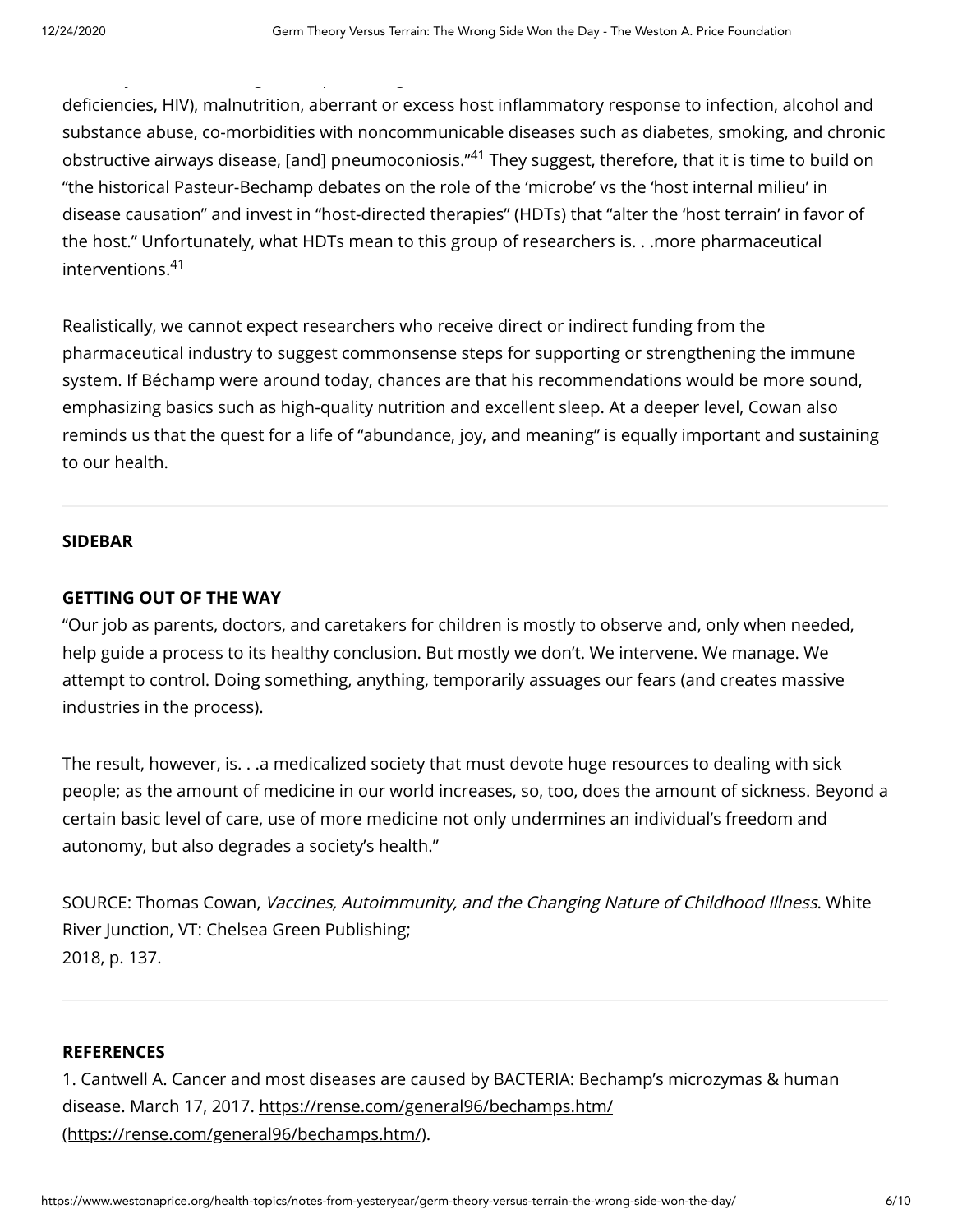2. Review of Béchamp A, The Blood and Its Third Element.

[p](https://rense.com/general96/bechamps.htm/) g p

https://www.goodreads.com/book/show/2213391.The\_Blood\_and\_Its\_Third\_Element

[\(https://www.goodreads.com/book/show/2213391.The\\_Blood\\_and\\_Its\\_Third\\_Element\)](https://www.goodreads.com/book/show/2213391.The_Blood_and_Its_Third_Element).

3. Young RO. Who had their finger on the magic of life—Antoine Bechamp or Louis Pasteur? Int J Vaccines Vaccin 2016;2(5):00047.

4. Williams LL. Radical Medicine: Profound Intervention in a Profoundly Toxic Age (2nd ed.). San Francisco, CA: International Medical Arts Publishing, 2007-2008, p. 34.

5. "Honoring Antoine Béchamp: The gentle giant of science & medicine."

https://oawhealth.com/article/honoring-antoine-bechamp-the-gentle-giant-of-science-medicine/ [\(https://oawhealth.com/article/honoring-antoine-bechamp-the-gentle-giant-of-science-medicine/\)](https://oawhealth.com/article/honoring-antoine-bechamp-the-gentle-giant-of-science-medicine/).

[6. Appleton N. Why Louis Pasteur's germ theory is a curse. http://whale.to/w/appleton1.html](http://whale.to/w/appleton1.html) (http://whale.to/w/appleton1.html).

7. Cox L, Peck P. The top 10 medical advances of the decade—from genome to hormones, doctors pick the top medical advances of the decade. MedPage Today, Dec. 17, 2009.

8. Bethell CD, Kogan MD, Strickland BB et al. A national and state profile of leading health problems and health care quality for US children: key insurance disparities and across-state variations. Acad Pediatr 2011;11(3 Suppl):S22-S33.

[9. "Highlights: 2016 millennials survey." https://www.transamericacenterforhealthstudies.org/health](https://www.transamericacenterforhealthstudies.org/health-careresearch/2016-millennials-survey-highlights)careresearch/2016-millennials-survey-highlights

(https://www.transamericacenterforhealthstudies.org/health-careresearch/2016-millennials-surveyhighlights).

10. Chapel JM, Ritchey MD, Zhang D et al. Prevalence and medical costs of chronic diseases among adult Medicaid beneficiaries. Am J Prev Med 2017;53(6 Suppl 2):S143-S154.

11. GBD 2017 Child and Adolescent Health Collaborators, Reiner RC Jr., Olsen HE, et al. Diseases, injuries, and risk factors in child and adolescent health, 1990 to 2017: findings from the Global Burden of Diseases, Injuries, and Risk Factors 2017 study. JAMA Pediatr 2019 Apr 29:e190337.

12. Aldhous P. Why Americans are so damn unhealthy, in 4 shocking charts. BuzzFeed News, May 24, 2017.

[13. https://arizonaenergy.org/BodyEnergy/antoine\\_bechamp.htm](https://arizonaenergy.org/BodyEnergy/antoine_bechamp.htm)

(https://arizonaenergy.org/BodyEnergy/antoine\_bechamp.htm).

14. Smith KA. Louis Pasteur, the father of immunology? Front Immunol 2012;3:68.

15. Raines K. Pasteur vs Béchamp: The germ theory debate. The Vaccine Reaction, Feb. 6, 2018.

16. "Emergence of pharmaceutical science and industry: 1870-1930."

https://pubsapp.acs.org/cen/coverstory/83/8325/8325emergence.html

[\(https://pubsapp.acs.org/cen/coverstory/83/8325/8325emergence.html\)](https://pubsapp.acs.org/cen/coverstory/83/8325/8325emergence.html).

17. Hume ED. Béchamp or Pasteur? A Lost Chapter in the History of Biology.

http://www.mnwelldir.org/docs/history/biographies/Bechamp-or-Pasteur.pdf

[\(http://www.mnwelldir.org/docs/history/biographies/Bechamp-or-Pasteur.pdf\).](http://www.mnwelldir.org/docs/history/biographies/Bechamp-or-Pasteur.pdf)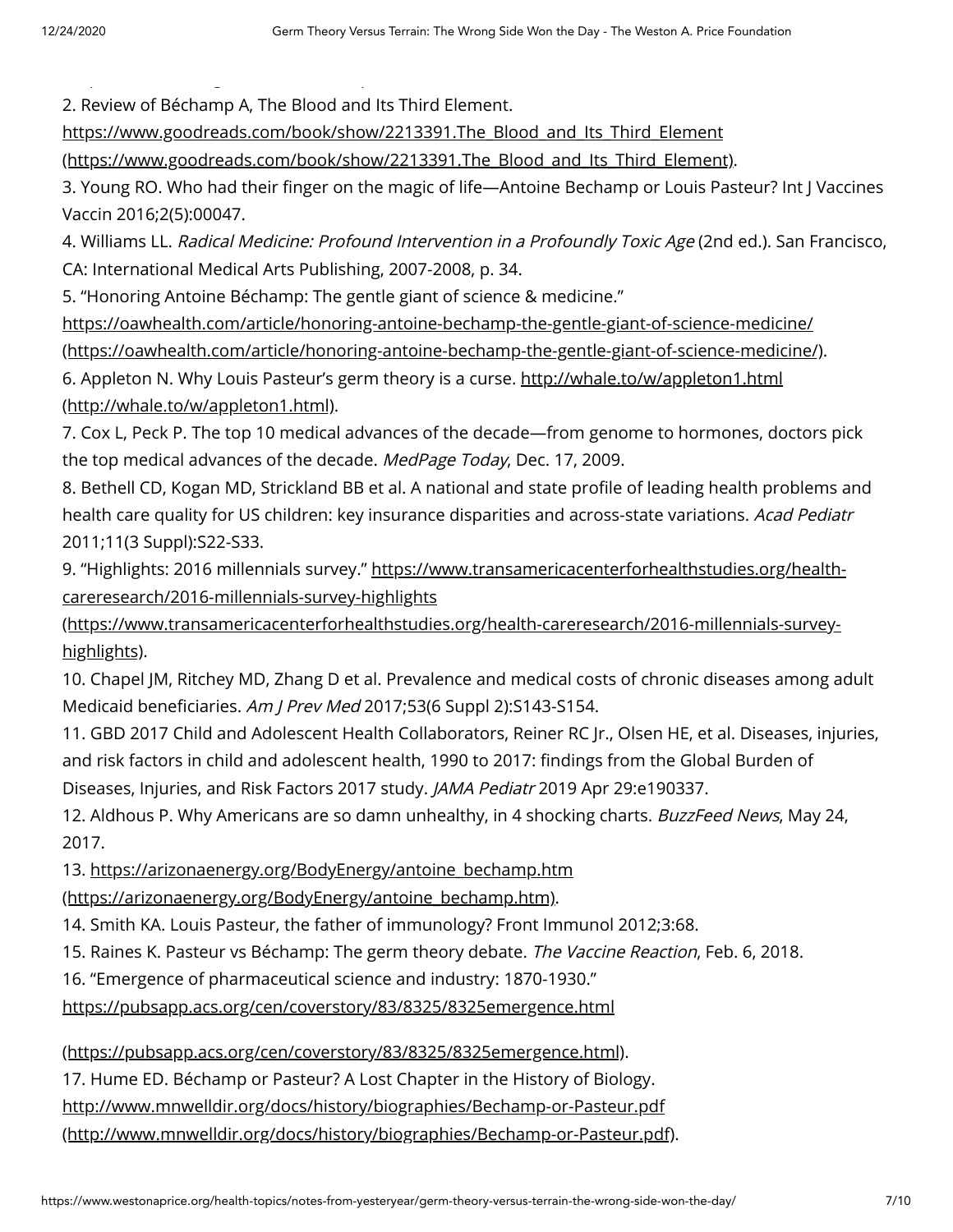[p](http://www.mnwelldir.org/docs/history/biographies/Bechamp-or-Pasteur.pdf) g y g p p p [18. "Antoine Béchamp." http://www.pnf.org/compendium/Antoine\\_Bechamp.pdf](http://www.pnf.org/compendium/Antoine_Bechamp.pdf)

(http://www.pnf.org/compendium/Antoine\_Bechamp.pdf).

19. "Zyme." [https://en.wiktionary.org/wiki/zyme \(https://en.wiktionary.org/wiki/zyme\).](https://en.wiktionary.org/wiki/zyme)

[20. "History – Antoine Béchamp." https://www.brmi.online/antoine-bechamp](https://www.brmi.online/antoine-bechamp)

(https://www.brmi.online/antoine-bechamp).

21. Lee H-S, Lee B-C, Kang D-I. Spontaneous self-assembly of DNA fragments into nucleus-like structures from yolk granules of fertilized chicken eggs: Antoine Béchamp meets Bong Han Kim via Olga Lepeshinskaya. Micron 2013;51:54-59.

22. François P, Guyot A, Jean D et al. [Complications of varicella as a function of the terrain. Apropos of 103 cases.] [Article in French] Pediatrie 1985;40(2):99-106.

23. Ventola CL. The antibiotic resistance crisis. Part 1: causes and threats. P T 2015;40(4):277-83.

24. Schiavone R. Drug-resistant superbug confirmed in California. Patch, May 7, 2019.

25. Rappuoli R, Bloom DE, Black S. Deploy vaccines to fight superbugs. Nature, Dec. 12, 2017.

26. De Gregorio E, Rappuoli R. From empiricism to rational design: a personal perspective of the evolution of vaccine development. Nat Rev Immunol 2014;14(7):505-14.

27. Children's Health Defense. Failure to vaccinate or vaccine failure: what is driving disease outbreaks? [Mar. 6, 2019. https://childrenshealthdefense.org/news/failure-to-vaccinate-or-vaccine-failure-what-is](https://childrenshealthdefense.org/news/failure-to-vaccinate-or-vaccine-failure-what-is-driving-disease-outbreaks/)driving-disease-outbreaks/ (https://childrenshealthdefense.org/news/failure-to-vaccinate-or-vaccinefailure-what-is-driving-disease-outbreaks/).

28. Cherry JD. The 112-year odyssey of pertussis and pertussis vaccines—mistakes made and implications for the future. *J Pediatric Infect Dis Soc* 2019 Feb. 22.

29. Lapidot R, Gill CJ. The pertussis resurgence: putting together the pieces of the puzzle. Top Dis Travel Med Vaccines 2016;2:26.

30. Cowling BJ, Fang VJ, Nishiura H et al. Increased risk of noninfluenza respiratory virus infections associated with receipt of inactivated influenza vaccine. Clin Infect Dis 2012;54(12):1778-83.

31. Flu vaccine paradox adds to public health debate. CBS News, Jan. 16, 2015.

32. [https://www.fda.gov/media/74350/download \(https://www.fda.gov/media/74350/download\)](https://www.fda.gov/media/74350/download).

33. Brewer NT, Moss JL. Dangers of vaccine refusal near the herd immunity threshold: a modelling study. Lancet Infect Dis 2015;15(8):922-6.

34. Kennedy, Jr. RF. MMR vaccine's poison pill: mumps after puberty, reduced testosterone and sperm counts. Children's Health Defense, Apr. 4, 2019. https://childrenshealthdefense.org/news/vaccines/mmrvaccines-poison-pill-mumps-after-puberty-reduced-testosterone-and-sperm-counts/

[\(https://childrenshealthdefense.org/news/vaccines/mmr-vaccines-poison-pill-mumps-after-puberty](https://childrenshealthdefense.org/news/vaccines/mmr-vaccines-poison-pill-mumps-after-puberty-reduced-testosterone-and-sperm-counts/)reduced-testosterone-and-sperm-counts/).

[35. https://www.cdc.gov/vaccines/pubs/pinkbook/downloads/appendices/b/excipient-table-2.pdf](https://www.cdc.gov/vaccines/pubs/pinkbook/downloads/appendices/b/excipient-table-2.pdf) (https://www.cdc.gov/vaccines/pubs/pinkbook/downloads/appendices/b/excipient-table-2.pdf).

36. Cowan T. Vaccines, Autoimmunity, and the Changing nature of Childhood Illness. White River Junction, VT: Chelsea Green Publishing; 2018.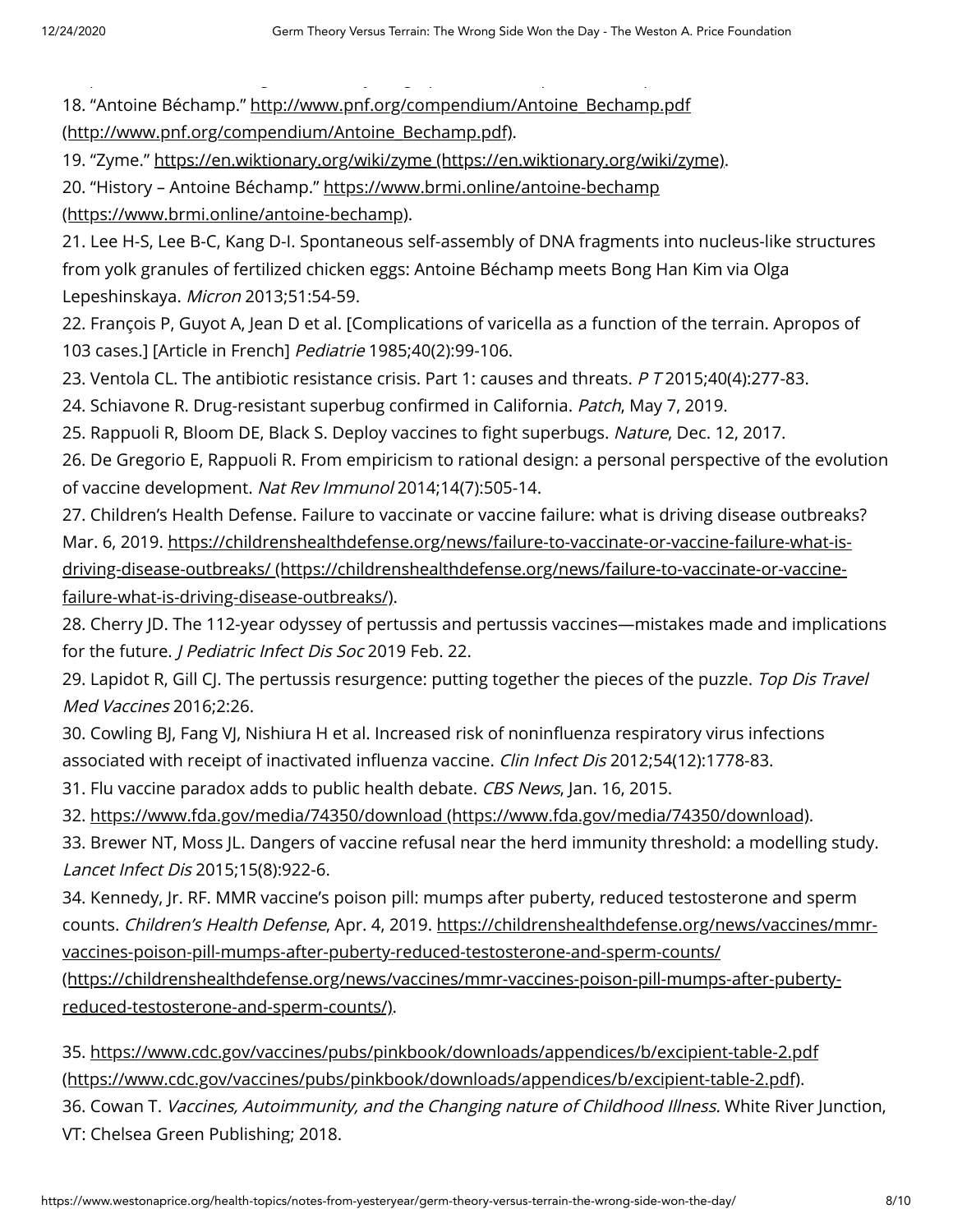37. Bush Z. Disruption of the gut microbiome and gut permeability as ground zero for the nutritionrelated epidemics of the developed world. Presented at the 13th International Congress on Advances in Natural Medicines, Neutraceuticals & Neurocognition, Rome, Italy, July 27-28, 2017.

38. Lange K, Buerger M, Stallmach A et al. Effects of antibiotics on gut microbiota. Dig Dis 2016;34(3):260-8.

39. Myers JP, Antoniou MN, Blumberg B et al. Concerns over use of glyphosate-based herbicides and risks associated with exposures: a consensus statement. Environ Health 2016;15:19.

40. Thomas S, Izard J, Walsh E et al. The host microbiome regulates and maintains human health: a primer and perspective for non-microbiologists. Cancer Res 2017;77(8):1793-1812.

41. Zumia A, Maeurer M, Host-Directed Therapies Network (HDT-NET) Consortium. Host-directed therapies for tackling multi-drug resistant tuberculosis: learning from the Pasteur-Bechamp debates. Clin Infect Dis 2015;61(9):1432-8.

This article appeared in Wise Traditions in Food, Farming and the Healing Arts, the quarterly journal of the Weston A. Price Foundation, [Summer 2019 \(https://www.westonaprice.org/journal-summer-2019-5g/\)](https://www.westonaprice.org/journal-summer-2019-5g/)

## About Merinda Teller, MPH, PhD

g

[This site uses Akismet to reduce spam. Learn how your comment data is processed](https://akismet.com/privacy/) (https://akismet.com/privacy/).